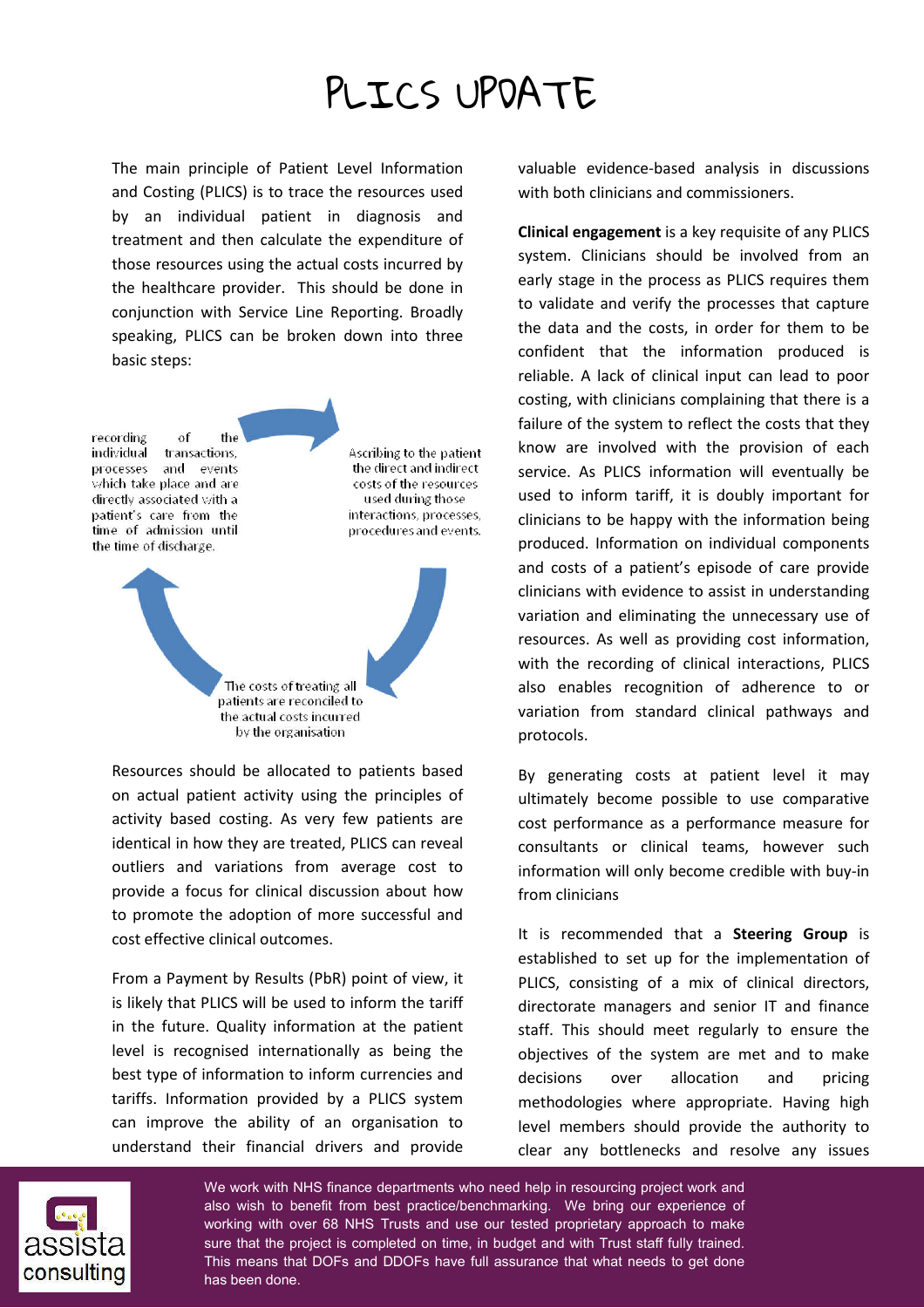arising.

**Feeder systems** are the information systems which provide the patient level data for the PLICS model. The reliability of these systems is obviously a key factor in the development of an accurate PLICS system. Some of the key factors which make up a typical patient episode include ward bed days, diagnostic imaging, pathology tests, pharmacy drugs and operating theatres. These areas will have their own individual systems on which the patient level information is recorded and this data will need to be exported from each system into the PLICS model. However, experience shows that while these systems are designed to fit the purposes of a specific area, the needs of a PLICS model may not be accommodated. A typical example of this is a lack of an excel data export facility. In practice most feeder systems will require some development for PLICS while there are likely to be some areas where there are no feeder systems currently in existence. The assessment and development of feeder systems is a major component in implementing PLICS and the amount of work needed for this should not be underestimated. The key component is the ability to export data with a common patient identifier field linked.

**Income** is obviously a key factor in determining the profitability at a patient level. While the majority of income will be available at patient level, there are likely to be areas which are received on a block contract. This will require the income to be apportioned on a basis agreed by the steering group. In some cases, as the income is fixed, there may be no patient level data recorded at all. Typical examples of this are Specialist Nurse activity and some community services where all of the activity is not recorded on the main PAS system.

**Theatre information** is a key driver of patient cost but from experience this is an area where

accurate information can be lacking. The accepted



methodology for allocating theatre costs is to base it on the breakdown of the times spent in theatres (anaesthetic time, cutting time and recovery time). However, in many cases this information is not recorded or is incomplete. Apportionment of medical staff time can also be tricky. The consumption of non pay items in theatres is also an area where sufficient data is often not available. Pathology systems are probably the most commonly outdated systems, and Physio and other therapies may have limited information. Most Trusts have Theatre systems that record time albeit the export of data may be a problem.

Robust **Pricing** and weighting methodologies are required for any meaningful PLICS system to work. In many cases this can follow on the work done in setting up Service Line Reporting where price lists may have been developed for areas such as radiology and pathology while prices will be known for drugs. Where price/weighting methodologies do not exist, the steering group can help to develop them to ensure that relative costs are accurately reflected.

The choice of **Software** chosen for PLICS should not be taken lightly. There are major variations in the functionality between available products, even those on the NHS preferred supplier list. A key area to look at is how income is imported into the system and calculated. Some products neglect this somewhat, with income having to be entered and calculated manually. The reporting side of any PLICS software is also important and should support the needs of both finance staff and clinicians. It is suggested that existing users of